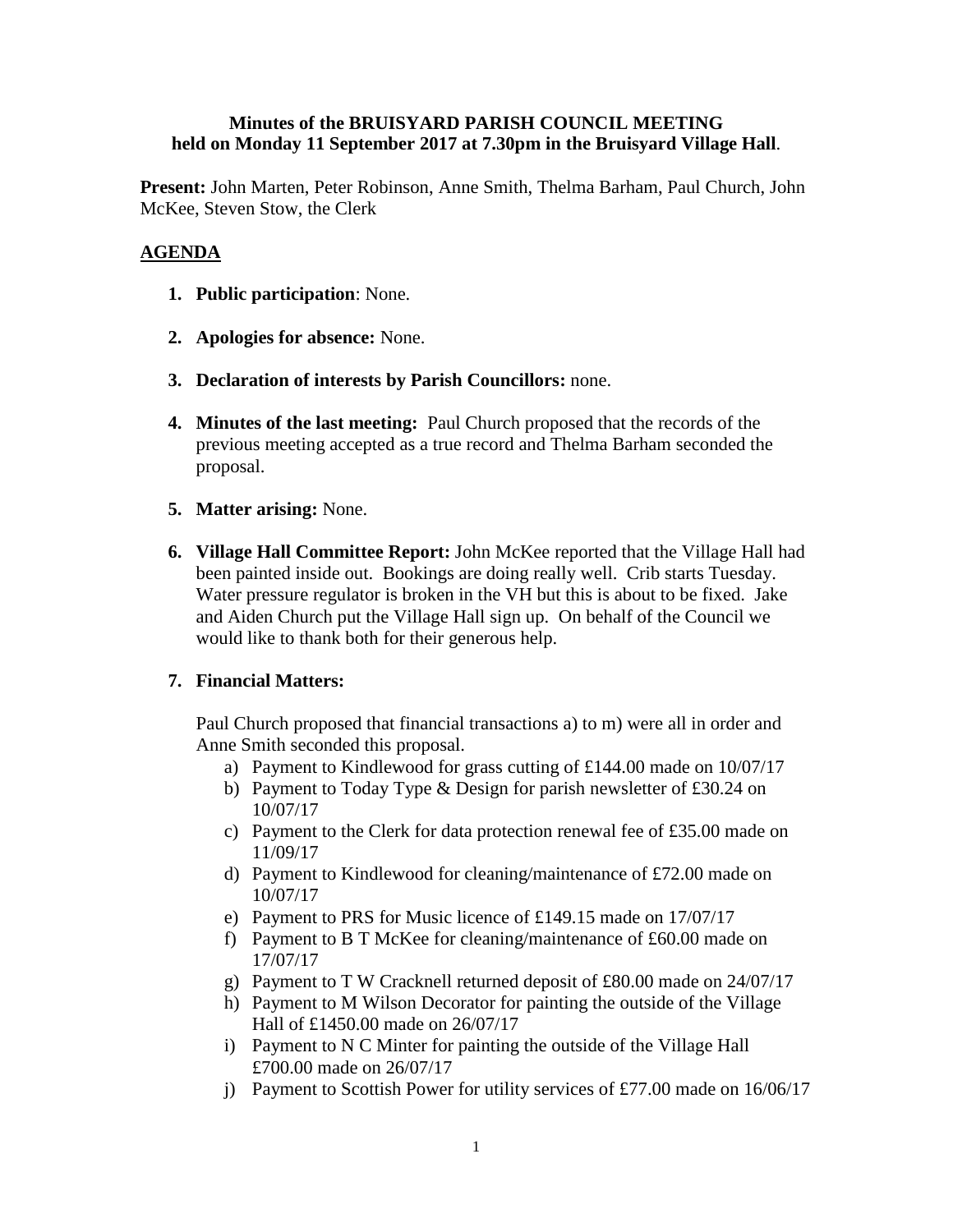- k) Payment to Scottish Power for utility services of £77.00 made on  $16/07/17$
- l) At the last statement the Parish Council current account held £2524.16, the deposit account held £482.88 and the Village Hall account held £8927.90.

#### **8. Parish Council and Village Hall insurance:**

- **9. Bridge works**: Current business has ceased trading with the new business moving in soon, it is going to be off road vehicles dealership and garage.
- **10. Park hedges:** Geoff Rogers has now retired but his son will continue with the hedge cutting.
- **11. Road verges:** farmers are responsible for them. Robert Rous has done the verges along the street. Peter Robinson emailed Robert to thank him on behalf of the council.
- **12. Bench around the tree:** three quotes have been received for the installation of the bench. One for £1380.00+Vat, another one for £750.00+Vat and the third one for £500.00+Vat from P Emeny. Peter Robinson proposed that we place the order with P Emeny, Paul Church seconded the proposal. BSAC will be paying for the installation.

Anne Smith suggested that we should plant another tree somewhere in the village hall park as the tree the bench is going around at the moment will continue to grow and eventually we will need to relocate the bench. We need to plan for the future. Paul Church will make enquiries with Crown Nursery with regards to prices and ideas for which tree to plant.

**13. Low road hedges:** Peter Robinson contacted SCC Highways more than once regarding this. Hedges have been trimmed with only a little bit trimmed of the top. It is remains very dangerous to drive along that stretch of road. The new person at the Highway agency is Bob Cook. Peter to email him to ask him to trim the hedges again.

# **14. Date of the Next Meeting:**

Monday 13 November at 7.30pm

# **15. Any other business:**

Village Hall signs has been put up about 9 years ago. Needs treating with black hammerite to polish it up.

The Council has discussed wage increase for the Clerk. New pay scales 2017-2018 according to NALC and SLCC based on the hourly pay rate for part-time clerks in LC1 and LC2 are in SCP15 - £8.873 p/h, in SCP16 - £9.054 p/h and in SCP17 - £9.237 p/h. Currently the Clerk is contracted to work 5 hours a month bringing the